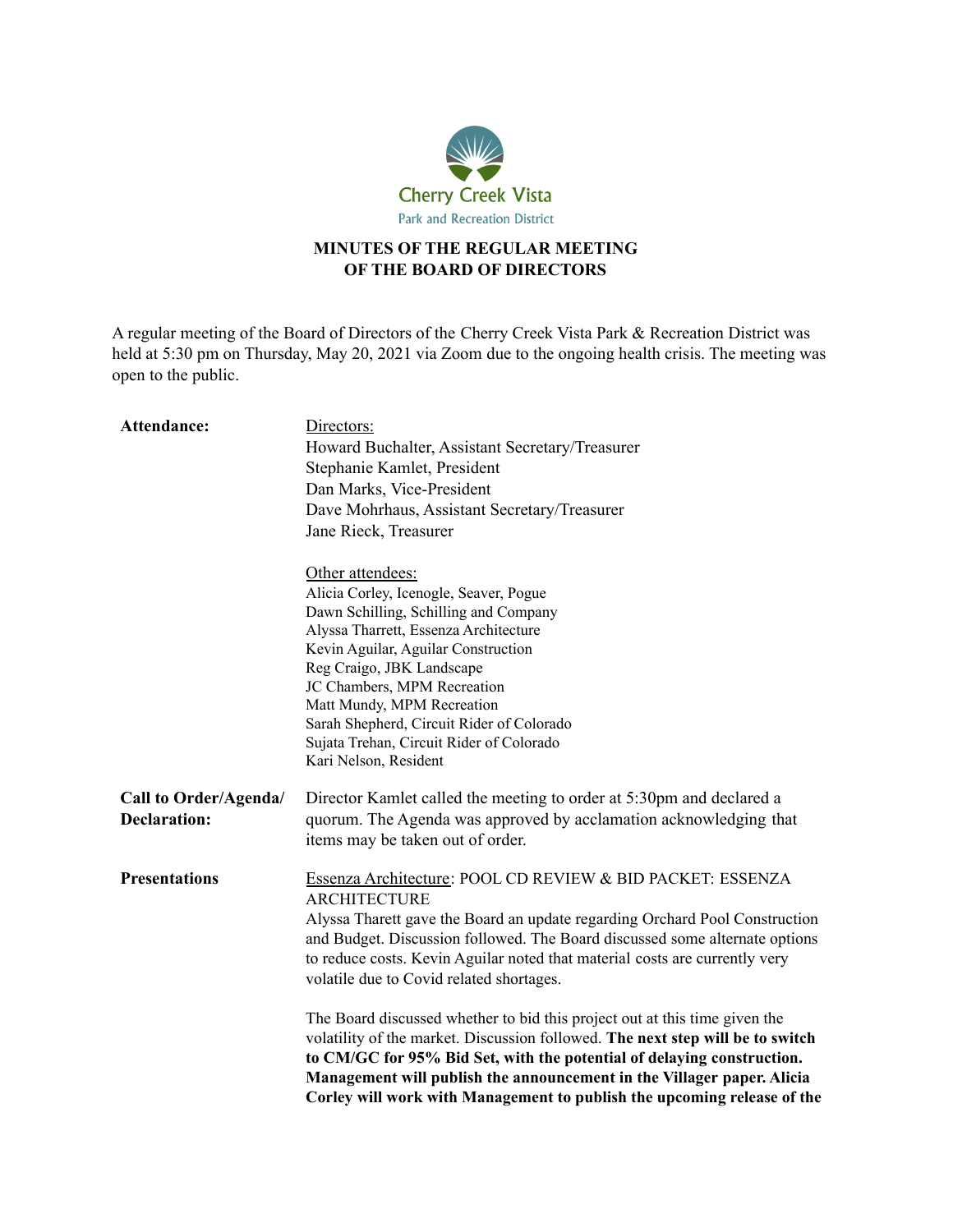|                                       | Bid Packet. Essenza will also provide management with a list of<br>contractors.                                                                                                                                                                                                                                                                                                                                                 |
|---------------------------------------|---------------------------------------------------------------------------------------------------------------------------------------------------------------------------------------------------------------------------------------------------------------------------------------------------------------------------------------------------------------------------------------------------------------------------------|
|                                       | Upon motion by Director Mohrhaus and seconded by Director Kamlet,<br>Board voted 5-0 to approve spending \$2000 for the Grading Erosion<br>Sediment Control design by Kimley Horn.                                                                                                                                                                                                                                              |
|                                       | A special meeting will be held on Tuesday July 6th at 5:30pm to discuss the<br><b>Bids received.</b>                                                                                                                                                                                                                                                                                                                            |
| <b>Citizens Items:</b>                | A. Community Garden Dedication preparation at Prairie Vista Park                                                                                                                                                                                                                                                                                                                                                                |
|                                       | Sarah Shepherd gave an update to the Board regarding the upcoming<br>Community Garden Dedication at Prairie Vista park and the preparations for<br>Saturday's events, including Goat mowing, eBird and iNaturalist launch.                                                                                                                                                                                                      |
|                                       | Kari Nelson mentioned her interest in having a community garden at Sunrise<br>Vista Park. She also expressed interest in getting some shade at the picnic<br>table at Sunrise Vista park in the future. Management to obtain an<br>estimate for possibly adding a grill, and potentially salvaging some<br>picnic tables for Sunrise Vista park.                                                                                |
| <b>Legal Items:</b>                   | A. Discussion regarding State and County health guidelines related to<br>$COVID-19$                                                                                                                                                                                                                                                                                                                                             |
|                                       | Alicia Corley gave the Board an update on current State and County health<br>guidelines, which is now 'Level Clear' which allows for no masks outdoors<br>and full capacity at the pool.                                                                                                                                                                                                                                        |
|                                       | <b>B.</b> Discuss meeting with City of Centennial regarding Caley lot                                                                                                                                                                                                                                                                                                                                                           |
|                                       | Alicia Corley gave the Board an update on the Caley lot and her discussion<br>with the City of Centennial. The District can potentially maintain the lot<br>without owning it. The City of Centennial may be able to fund larger<br>improvements through a grant - paved sidewalks, a parking lot etc. Ms.<br>Shepherd has submitted an Allocation of Funds request to the State to see<br>about further funding opportunities. |
| <b>Operations and</b><br>maintenance: | Discuss pool operations, swim team and summer schedule                                                                                                                                                                                                                                                                                                                                                                          |
|                                       | JC Chambers gave the Board an update on Orchard Pool preparations for<br>opening. The pool was drained, cleaned and power washed and is ready for<br>the season. Given the new County health regulations, the pool can be opened<br>at full capacity.                                                                                                                                                                           |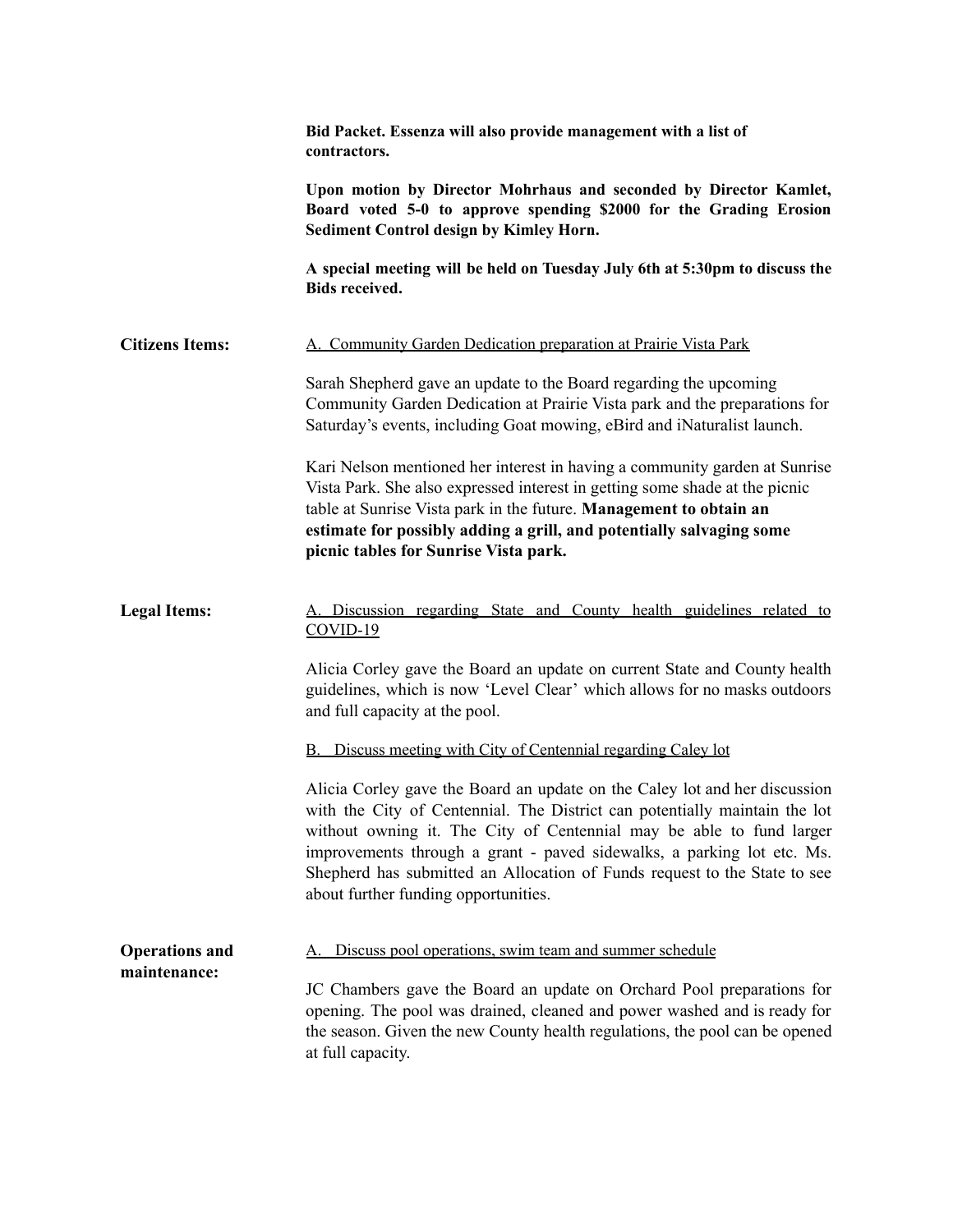i. Discuss facility and party rentals - There may be a potential renter - a water polo club, however the Denver Swim Academy Swim Team will not be renting this season. JC Chambers also indicated that party rentals are an option for this season. Discussion followed. **Party rental fees: \$75 base fee and \$25 hourly fee on top of that, plus hourly fee for lifeguards. Rentals can be made available via CivicRec. The Board agreed that party rentals will be allowed this season.**

## B. Landscape report

Reg Craigo gave the Board an update on the Landscape. All services are going ahead on time, irrigation has not been started due to current precipitation, however the system is ready to go as needed.

## C. Orchard Playground repair proposal review

Ms. Shepherd reviewed the proposals included in the Board Packet.

Director Kamlet mentioned that Sunrise Vista park needs more Fibar. Ms. Shepherd will be researching warranty coverage to address this issue. Additionally, the tennis gate is not closing property, this issue will also be addressed within the warranty.

**Upon motion by Director Mohrhaus and seconded by Director Kamlet, Board voted 5-0 to approve line item 5 of the proposal for Orchard Park Fibar replacement.**

**The Board reviewed the Windemere Park Fibar refresh, however they would like to see an estimate for raking/rototilling existing Fibar. Reg Craigo will provide an estimate for the Board to review at a future date.**

**Management will contact USS site services to NOT back trucks on to the grass when they service the portalets at District parks.**

D. Sunrise Vista Fence proposal review

Ms. Shepherd shared the estimate to complete the fence line at Sunrise Vista park. Management will compare with previous estimates to see how Covid related volatility has affected the bid price for these repairs.

## **Financial Matters:** A. Accept claims for period ending May 31, 2021

Dawn Schilling presented the claims for the period ending May 31, 2021 to the Board.

**Upon motion by Director Rieck and seconded by Director Buchalter, Board voted 5-0 to approve the May claims as presented.**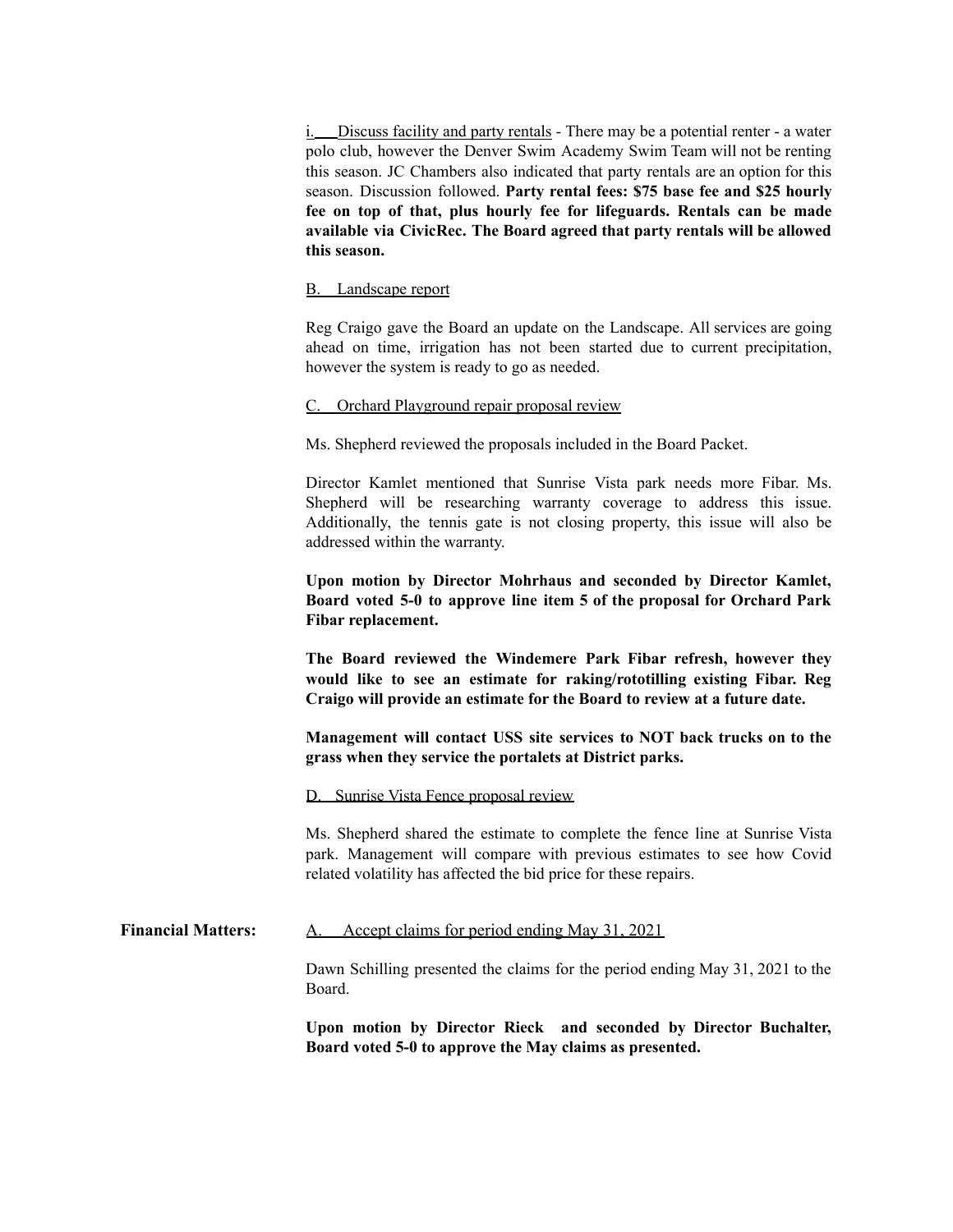|                                  | Dawn Schilling also presented the Capitals Funds Project Tracking sheet.                                                                                                                                                                                                                                                                                                                                                              |
|----------------------------------|---------------------------------------------------------------------------------------------------------------------------------------------------------------------------------------------------------------------------------------------------------------------------------------------------------------------------------------------------------------------------------------------------------------------------------------|
|                                  | B. Financial Report for period ending April 30, 2021                                                                                                                                                                                                                                                                                                                                                                                  |
|                                  | Dawn Schilling presented the Financial Report for the period ending April 30,<br>2021.                                                                                                                                                                                                                                                                                                                                                |
|                                  | Upon motion by Director Rieck and seconded by Director Buchalter,<br>Board voted 5-0 to approve the April financials, as presented.                                                                                                                                                                                                                                                                                                   |
| Administrative<br><b>Matters</b> | A. Review meeting minutes - April 15, 2021<br>Upon motion by Director Rieck and seconded by Director Kamlet,<br>Board voted 5-0 to approve the April 15, 2021 minutes, as presented.                                                                                                                                                                                                                                                  |
|                                  | <b>B.</b> Capital project master calendar review<br>Sarah Shepherd presented the Capital project master calendar, updated for<br>2021 1st Quarter.                                                                                                                                                                                                                                                                                    |
|                                  | Brick Fence project: The Board was informed that the community has been<br>notified of the upcoming repairs. A second letter will be sent about 2 weeks<br>prior to brick fence repair, to residents whose homes will be affected by the<br>repairs. Scaffolding and misc equipment will be stored overnight at the<br>middle of the Sunset park parking lot. Ms. Shepherd also gave the Board an<br>update on some tree maintenance. |
|                                  | Ms. Shepherd mentioned that estimates for getting the Asbestos report for<br>Orchard Pool will be shared soon.                                                                                                                                                                                                                                                                                                                        |
|                                  | Ms. Shepherd also shared the Prairie Vista Park irrigation controller change<br>order with the Board.                                                                                                                                                                                                                                                                                                                                 |
|                                  | Upon motion by Director Marks and seconded by Director Kamlet,<br>Board voted 5-0 to approve the irrigation controller change order, as<br>presented.                                                                                                                                                                                                                                                                                 |
|                                  | Ms. Shepherd also shared that she met with a vendor regarding prairie dog<br>management at Prairie Vista park.                                                                                                                                                                                                                                                                                                                        |
|                                  | Ms. Shepherd shared the email from Alex Salwisz regarding waiving pool<br>membership for a child who wants to join the Swim team. The Board declined<br>this request.                                                                                                                                                                                                                                                                 |
|                                  | Ms. Shepherd also detailed the pool membership purchases so far. The Board<br>discussed Daily passes/guest passes, and will evaluate options presented by<br>MPM Management. Board discussed details for the Caregiver pass, that it<br>should be available for purchase with any paid membership, not just a family<br>membership.                                                                                                   |
|                                  |                                                                                                                                                                                                                                                                                                                                                                                                                                       |